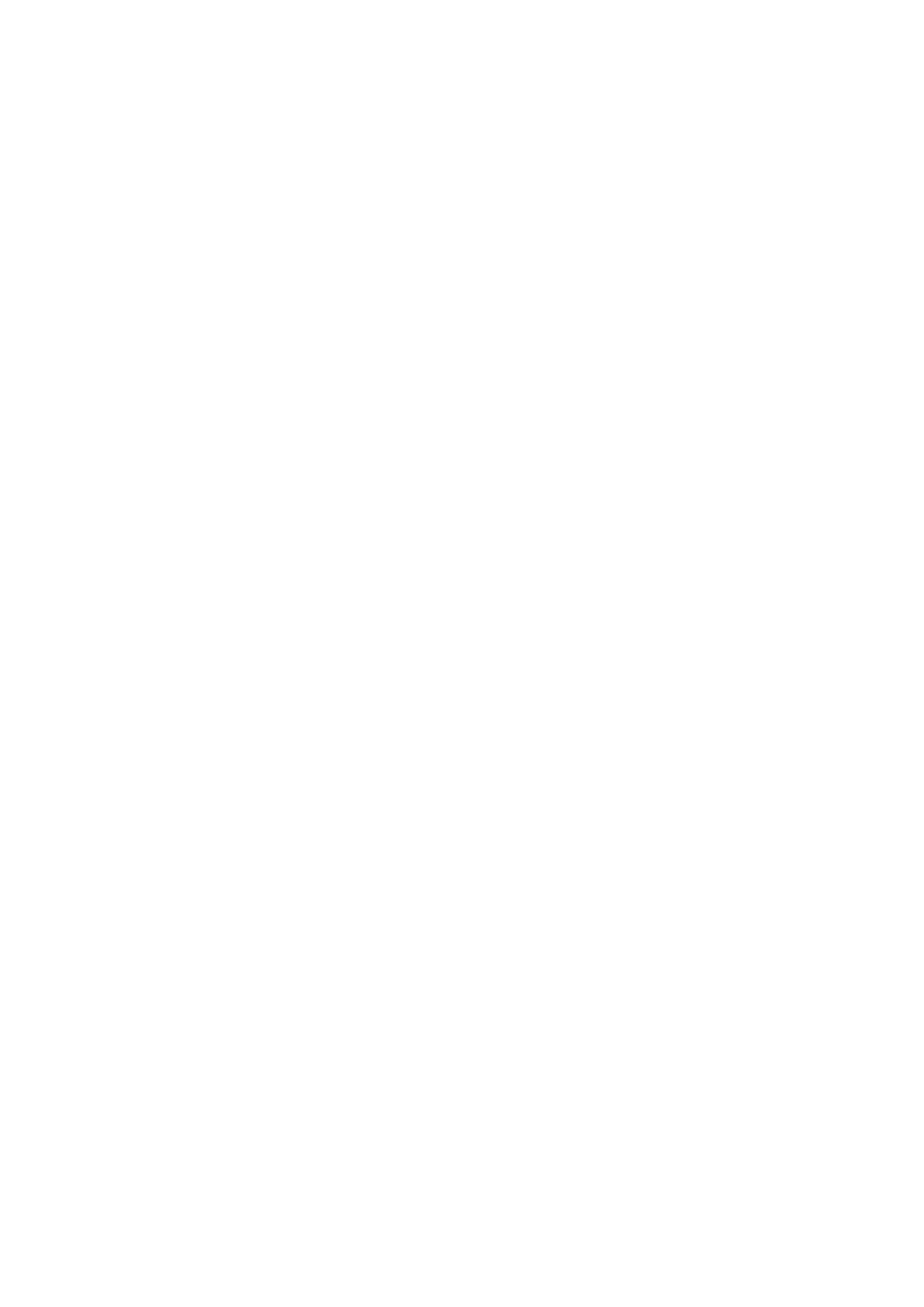## **Contents**

| . .<br>×<br>v<br>×<br>×<br>٠ |
|------------------------------|
|------------------------------|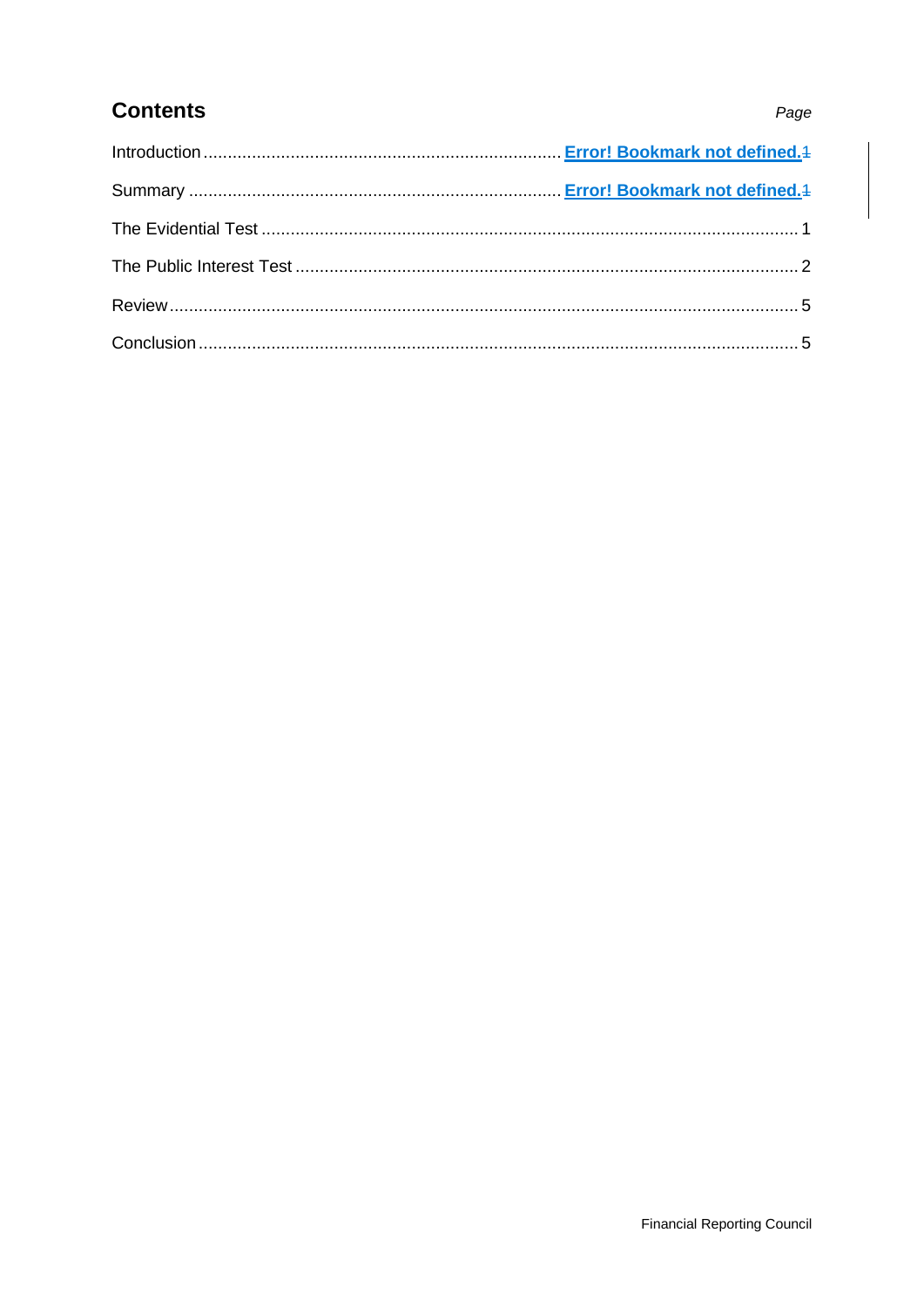Accountancy Scheme Guidance on the delivery of Formal Complaints (January 2021)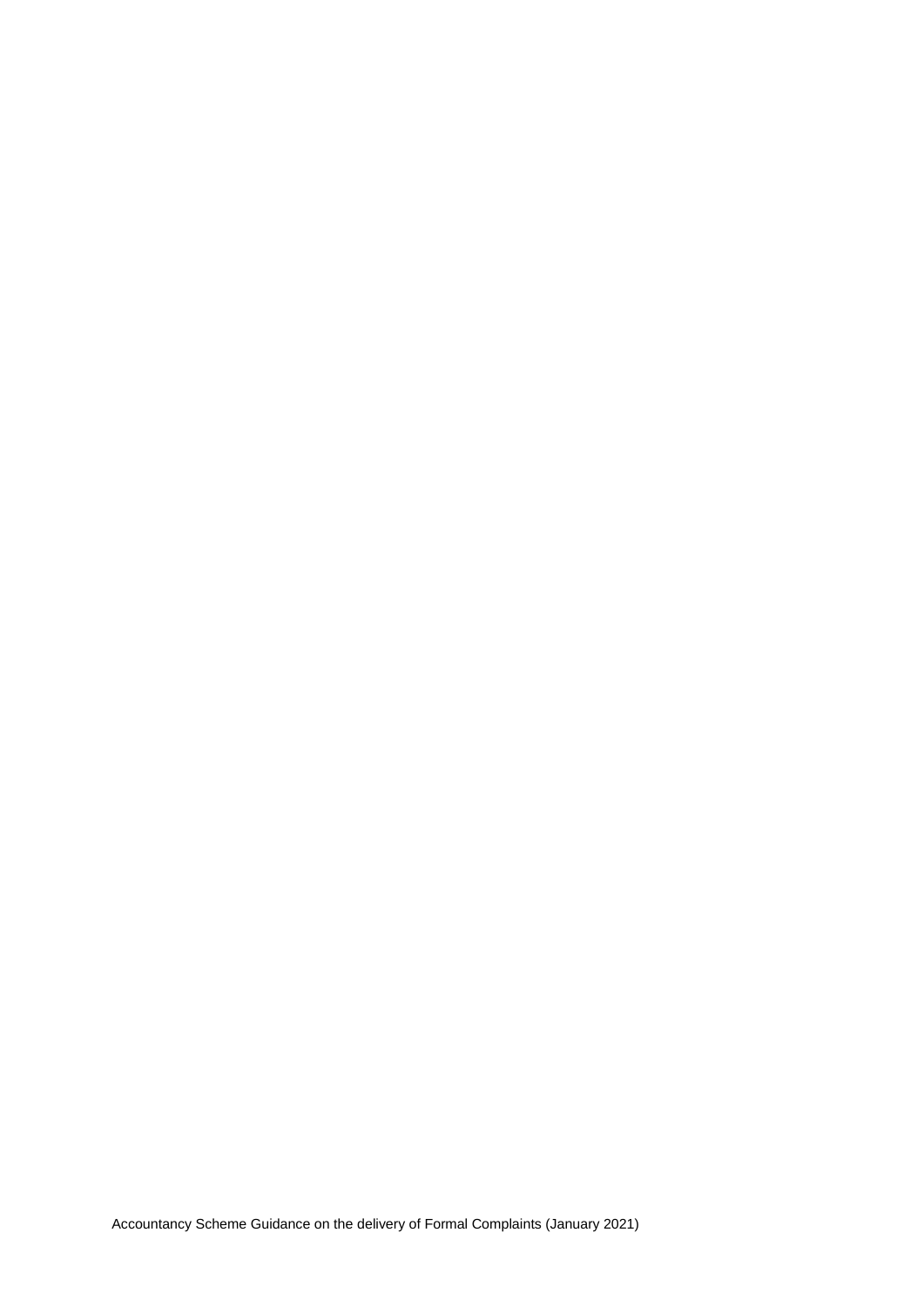### **Accountancy Scheme Guidance on Delivery of Formal Complaints**

#### **Introduction**

- 1. This Guidance is issued on behalf of the Financial Reporting Council (**FRC**) by the FRC Board (**Board**) under paragraph 3(1)(ii) of the Accountancy Scheme ("Scheme") which empowers the Board to provide the Executive Counsel with guidance concerning the exercise of their duties under the Scheme, who shall have regard to such guidance.
- 2. This document provides guidance for the Executive Counsel in relation to the tests which they must consider before the delivery of a Formal Complaint to the Conduct Committee in accordance with paragraph 6(10) of the Scheme. It is intended to be neither legally binding nor exhaustive, but Executive Counsel must have regard to the Guidance, and formulate reasons for their decision to deliver the Formal Complaint which will be provided to the Committee.

#### **Summary**

- 3. By virtue of paragraph 6(10) of the Scheme, the Executive Counsel must deliver to the Committee a Formal Complaint against a Member or Member Firm liable to disciplinary proceedings under paragraph 4(i) of the Scheme if, having conducted such investigation as they think necessary and having reviewed any written representations submitted by the Member or Member Firm, they consider that two tests are satisfied, namely that:
	- a. there is a realistic prospect that a Disciplinary Tribunal will make an Adverse Finding against a Member or Member Firm (the "evidential test"); and
	- b. a hearing is desirable in the public interest (the "public interest test"). An Adverse Finding is defined in paragraph 2(1) of the Scheme as: "*a finding by a Disciplinary Tribunal that a Member or Member Firm has committed Misconduct, or has failed to comply with any of his or its obligations under paragraphs 13(1) or 13(2)."*
- 4. Both tests must be satisfied before the duty to deliver a Formal Complaint arises. Paragraph 6(13) of the Scheme makes clear that if the Executive Counsel considers that either test is not satisfied, they cannot deliver a Formal Complaint but should inform the Conduct Committee of their decision, together with the reasons for that decision.<sup>S</sup>
- 5. Every case is different and must be assessed on its own facts and merits. The assessment must be careful, fair, independent, impartial and objective. It must exclude personal views about disability, gender identity, race, religion or belief, political views, sex and sexual orientation. There must be no improper or undue influence from any source.

#### **The evidential test**

6. The Executive Counsel's task is to make an informed assessment, based on the information before them, about the likely outcome of a Formal Complaint before a Disciplinary Tribunal properly directed on law and fact. They must decide whether it is more likely than not that an Adverse Finding will be made against a Member or Member Firm. This is a substantively different decision from that applied later by a Disciplinary Tribunal, if a Formal Complaint is delivered. Its task is to decide whether the Formal Complaint is made out applying the civil standard of proof (balance of probabilities) laid down in paragraph 12 of the Scheme to the evidence as it then emerges.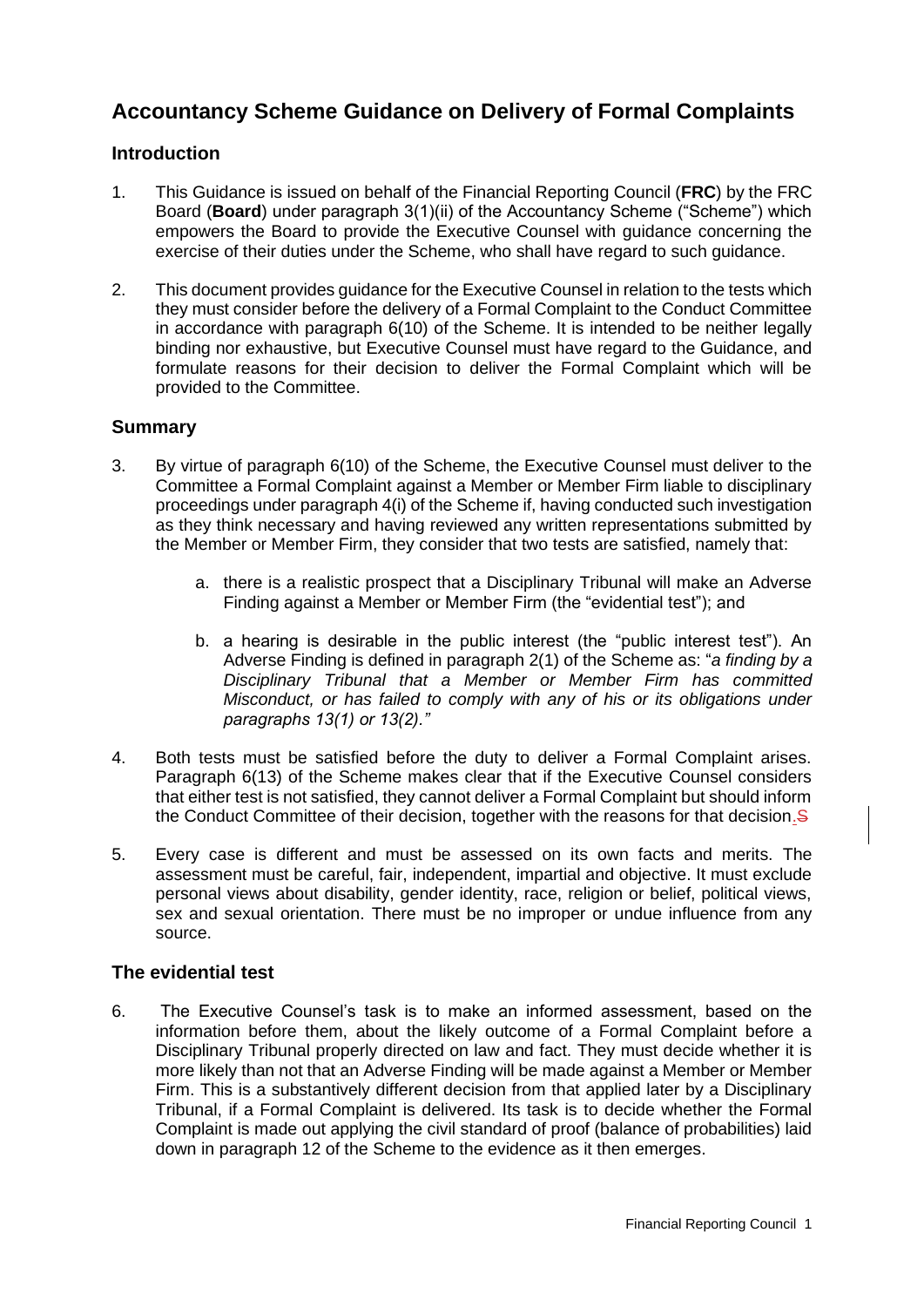- 7. In undertaking that task, the Executive Counsel should make an objective evaluation of all the information available to them, including that about any defence or explanation which might be put forward and in particular any representations received for the purposes of paragraph 6(9) of the Scheme. They should also:
	- a. Consider the standard of proof to be applied before the Disciplinary Tribunal by virtue of paragraph 11 of the Scheme.
	- b. Consider any conviction or finding made by, or admission made before, another prosecuting authority, regulatory or adjudicatory body in this or another jurisdiction, having particular regard to paragraph 15 of the Scheme.
	- c. Consider the strength, relevance and reliability of the evidence (on both sides). Paragraph 8(6) of the Scheme permits a Disciplinary Tribunal to take into account any evidence, whether or not such evidence would be admissible in a court. However, the relevance and reliability (and, therefore, the weight) of evidence may be undermined, for example, by the refusal of a witness to testify or by doubts about the witness's credibility/accuracy or by doubts about the quality/authenticity of documentary evidence.
	- d. Consider the formulation of the Formal Complaint. The extent to which the evidential test is met will depend on the acts and/or omissions alleged in the Formal Complaint. The Executive Counsel should be satisfied that there is a realistic prospect of an Adverse Finding in relation to each allegation against each Member or Member Firm. The Executive Counsel will need to consider whether omitting a particular element, episode or state of mind might enable the Formal Complaint to meet the evidential test when it otherwise would not. The Executive Counsel should not feel bound to allege either everything that could conceivably be asserted or nothing that could conceivably be resisted: see further paragraph 14 below, regarding the Executive Counsel's discretion to focus the Formal Complaint on certain allegations.
- 8. The Executive Counsel, having carried out reasonable investigations, should not normally seek to resolve any substantial conflicts of evidence (factual or expert) which remain.

#### **The public interest test**

- 9. If the evidential test is not satisfied, the public interest test should not and cannot be considered; no matter how important and/or serious the facts and/or issues may appear. But if the evidential test is satisfied, the Executive Counsel must go on to consider whether a hearing is desirable in the public interest.
- 10. In applying the public interest test the Executive Counsel should be especially mindful of four points:
	- a. All cases covered by this guidance are necessarily public interest cases, that is, they raise or appear to raise important issues affecting the public interest. This is underscored by paragraphs 4(1) and 4(2) of the Scheme. Paragraph 5(2) requires the Board to consider, amongst other things, whether the matter appears to give rise to serious public concern or to damage public confidence in the UK accountancy profession as well as all the circumstances of the matter including its nature, extent, scale and gravity. The Executive Counsel is required to ask a slightly different question: whether a hearing (rather than an investigation) is "desirable in the public interest". Following their investigation,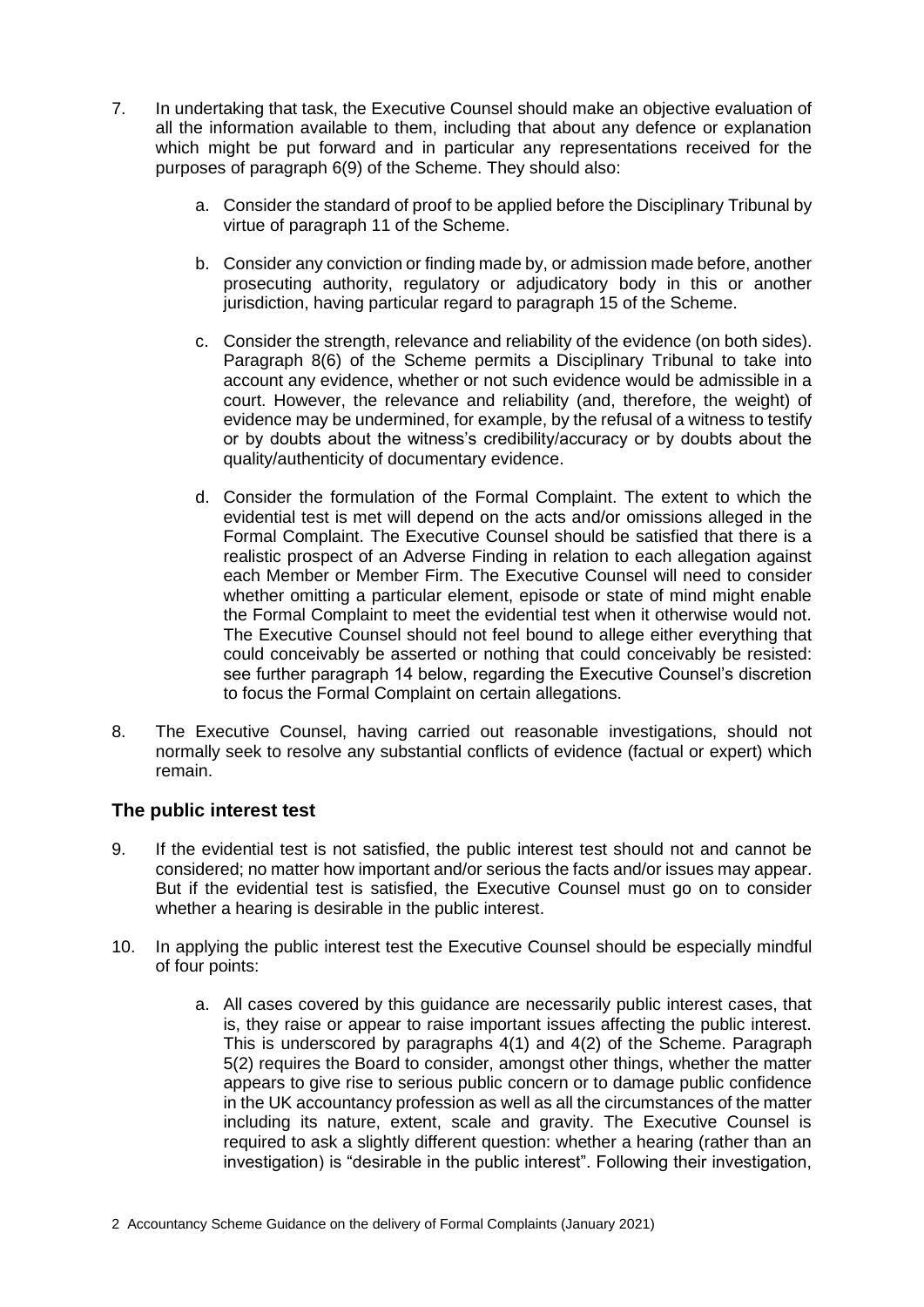they are likely to answer that question by reference to more information than was available to the Board.

- b. A Formal Complaint satisfying the evidential test should usually be delivered to the Board's Conduct Committee (**Conduct Committee**) unless contrary public interest factors clearly outweigh those favouring delivery.
- c. There is an alternative means of disposal under the Scheme whereby the Executive Counsel may agree terms of a settlement, for consideration by Settlement Approvers in accordance with paragraph 7 of the Scheme. Entering into settlement discussions is at the sole discretion of the Executive Counsel, and, in considering whether this would be appropriate, he must have regard to the public interest. Where terms of a settlement cannot be agreed, or are not approved by Settlement Approvers, the Executive Counsel shall proceed to deliver the Formal Complaint in accordance with paragraph 6(10) of the Scheme.
- d. The application of the public interest test is not simply a matter of comparing the number of factors on each side. The Executive Counsel must carefully and fairly weigh each factor, and then make an overall assessment. No single factor or combination of factors is necessarily determinative
- 11. The following are examples of public interest factors favouring delivery of a Formal Complaint to the Conduct Committee:
	- a. The gravity of the alleged misconduct and/or breach of obligation. It is likely that a hearing is desirable in the public interest where there is evidence that the alleged misconduct:
		- i. involved acts of dishonesty or of a criminal nature, or otherwise casts doubt on the integrity of the Member or Member Firm;
		- ii. involved a failure to comply with a requirement to cooperate with the FRC pursuant to paragraphs 13(1) or 13(2) of the Scheme;
		- iii. was pre-meditated, repeated or systemic;
		- iv. involved abuse of a position of authority or trust;
		- v. casts doubt on the objectivity of the Member or Member Firm;
		- vi. involved a non‐trivial failure on the part of the Member or Member Firm to act with professional competence or due care, or otherwise involved action that could discredit the profession;
	- b. The gravity of the actual or potential consequences of the alleged misconduct and/or breach of obligation.
	- c. There is a real risk of repetition.
	- d. Public confidence in:
		- i. the accounting profession;
		- ii. financial reporting;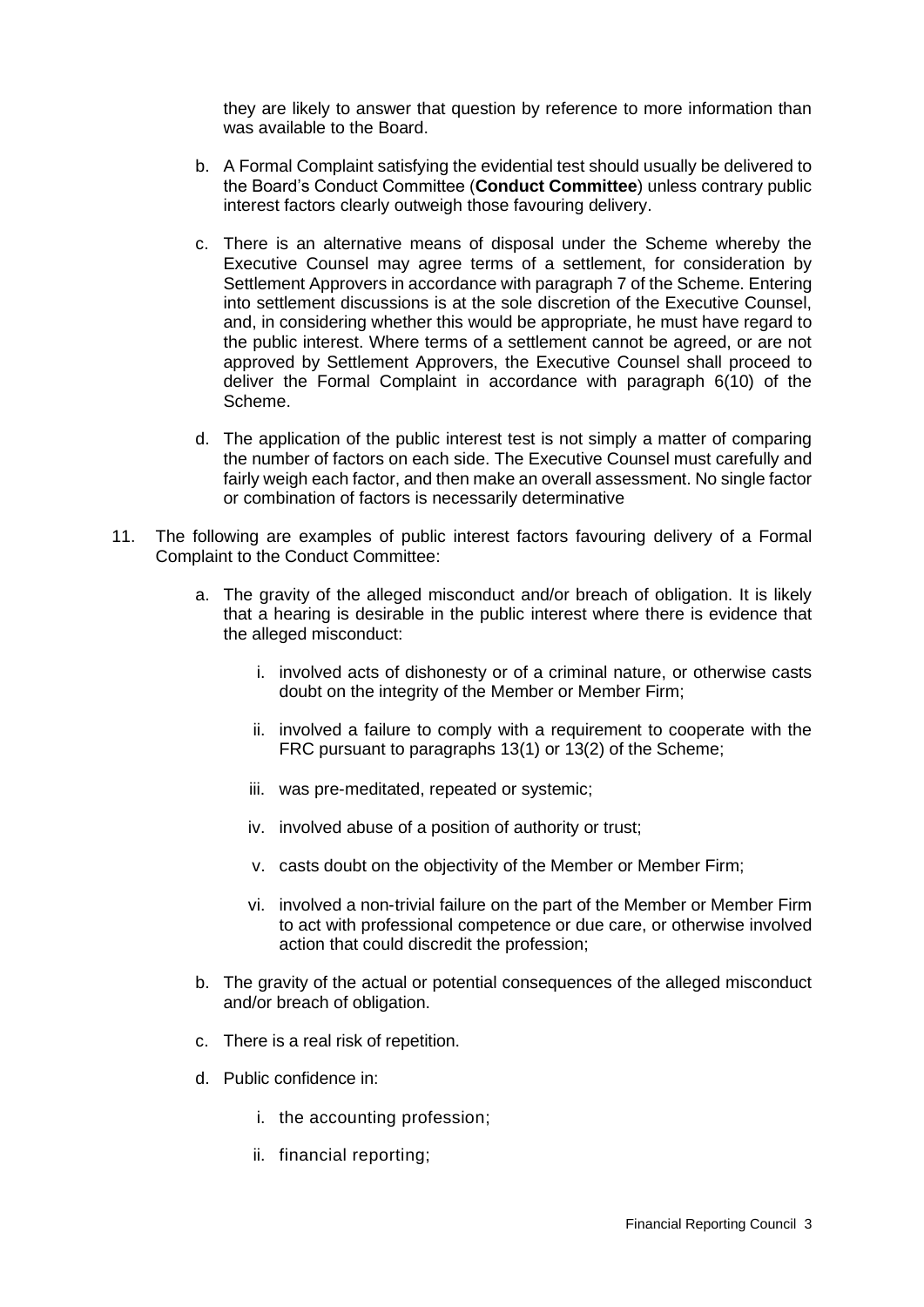- iii. corporate governance; and/or
- iv. the Scheme

could be undermined if the alleged misconduct and/or breach of obligation were not pursued before a Disciplinary Tribunal.

- e. The disciplinary record, before the FRC or otherwise, of the Member or Member Firm. The worse the record is, and the greater the similarity of the previous misconduct, the stronger the public interest will be in proceeding. Conversely, if the Member or Member Firm has already been excluded or had his/its licence or registration withdrawn and the new allegation is relatively minor, there may be little public interest in proceeding.
- f. There is a need to deter future misconduct and/or breach of obligation and to send a signal to the profession and the public, thereby protecting and promoting high professional standards.
- 12. The following are examples of factors which indicate that a hearing may not be desirable in the public interest:
	- a. The Member is very elderly or is (or was at the time of the alleged misconduct and/or breach of obligation) suffering serious physical or mental ill health and
		- i. no longer practises; and
		- ii. is unlikely to resume practice.
	- b. Even if the Formal Complaint is upheld, a Disciplinary Tribunal would probably impose no, or only a nominal or minimal, sanction (such as a token or small fine).
	- c. The loss and harm, or potential loss and harm, were minor, and the misconduct was inadvertent.
	- d. There has been long delay between the alleged misconduct and/or breach of obligation and the likely date of a hearing before a Disciplinary Tribunal, unless
		- i. the alleged misconduct and/or breach of obligation is serious; and/or
		- ii. there is good reason for the delay (such as it has been caused or contributed to by the Member or Member Firm or the alleged misconduct and/or breach of obligation has come to light only recently or the complexity of the investigation or the existence of other proceedings or investigations by another prosecuting authority, regulatory or adjudicatory body).
- 13. The two sets of examples described above in paragraphs 11 and 12 are illustrative, not exhaustive
- 14. Paragraph 2(1) of the Scheme explains that a Formal Complaint can comprise one or more allegations (of misconduct and/or breach of obligation). The Executive Counsel is entitled to include certain allegations and to exclude others, even if all the allegations satisfy the evidential test. For example, he may include the most important allegations but exclude less important allegations which might be much more difficult or lengthy to

<sup>4</sup> Accountancy Scheme Guidance on the delivery of Formal Complaints (January 2021)